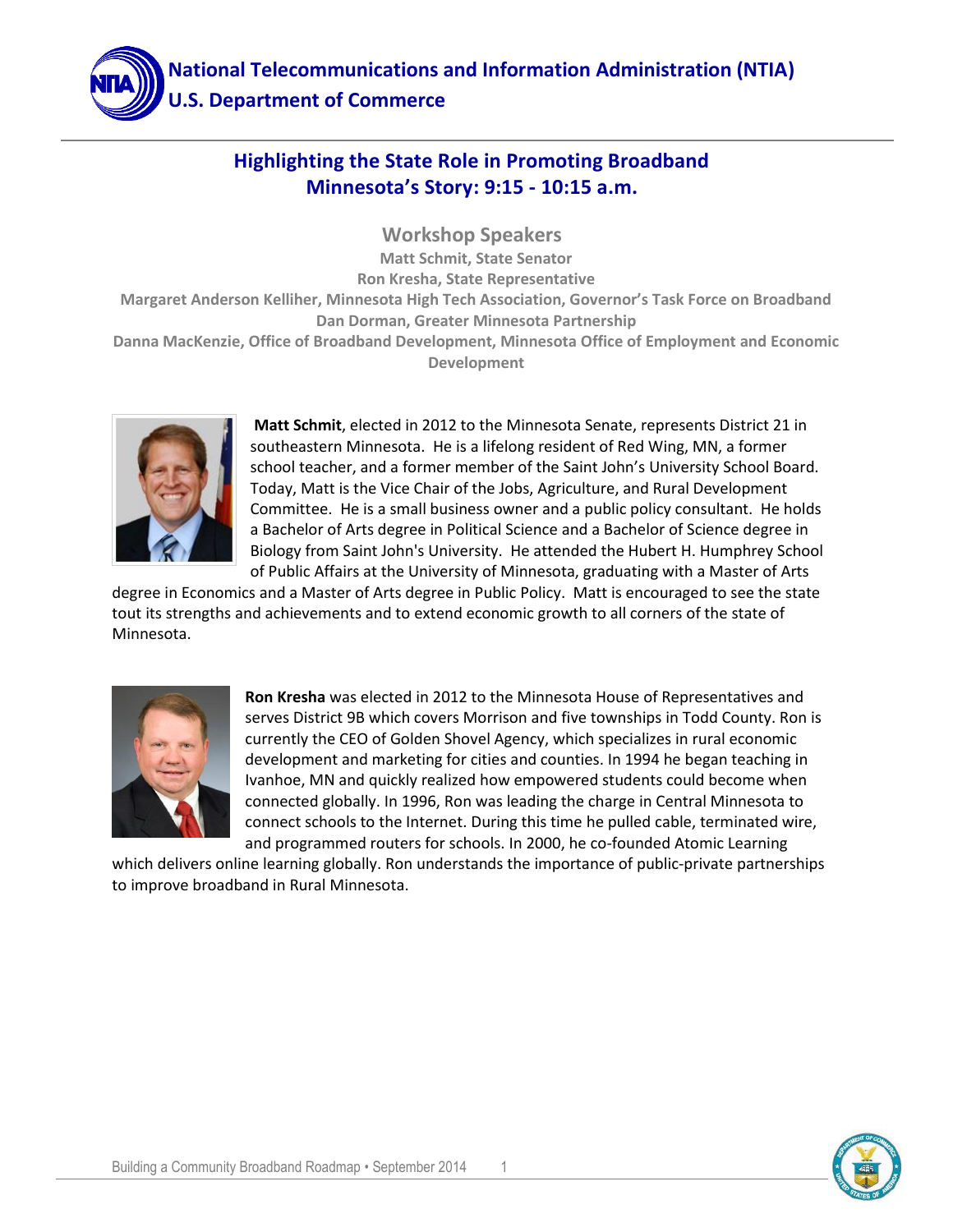



**Margaret Anderson Kelliher** is the President and CEO of the Minnesota High Tech Association (MHTA). Together with the associations 350 member companies and organizations, Margaret works to fuel Minnesota's prosperity through innovation and technology. United behind a common vision to make Minnesota one of the country's top five technology states, MHTA members represent various technology sectors, including IT, bio-sciences, advanced manufacturing, clean, green and edtech. Prior to MHTA, Margaret served in the Minnesota State Legislature, including two terms as Speaker of the Minnesota House of Representatives.

Characterized as the "calm inside the storm" by the Star Tribune, Margaret has demonstrated she is a strong, pragmatic leader. As House Speaker, she guided passage of a nation-leading renewable energy standard, built a broad coalition to enact Minnesota's first comprehensive transportation funding bill in twenty years and was a champion of Minnesota's Angel Investment Tax Credit. In 2012, Margaret was appointed to the Minnesota State Colleges and Universities (MnSCU) Board of Trustees. She chairs Governor Dayton's Broadband Task Force, as well as teaches at the University of Minnesota's Humphrey School of Public Affairs. She also serves on the Board of Directors for the YWCA of Minneapolis, the Greater Twin Cities United Way and Textile Center of Minneapolis. Margaret graduated with a B.A. in Political Science from Gustavus Adolphus College. She earned her Master's in Public Administration from the Kennedy School of Government at Harvard University. Margaret and her husband live in Minneapolis; they have two college aged children.



**Dan Dorman**, Executive Director, joined the Partnership staff in 2013. Prior to his work with the Partnership, Dorman was executive director of the Albert Lea Economic Development Agency from 2007 until August 2013. In addition, Dorman served in the Minnesota House of Representatives from 1998 until 2006.

In his final term, Dorman was the chair of the Capital Investment or Bonding Committee. He also served as vice-chairman of Jobs and Economic Development Finance Committee and was a co-author of the JOBZ legislation. Dorman was

recognized five times by the Coalition of Greater Minnesota Cities for his work on behalf of Greater Minnesota, including receiving their Legacy Award when he chose not to run for re-election in 2006.

During his tenure in office, Dorman was able to get the Albert Lea local option sales tax passed and secured funding for the cleanup of the closed landfill at Edgewater Park, funding for the Blazing Star Bike Trail, a grant to the City of Albert Lea for library improvements, a \$500,000 grant to Freeborn County for County Road 46, and a grant to Freeman Township for improvements to the road into the Exol development park.

Dorman, an Albert Lea native, is a graduate of the University of Minnesota and holds a bachelor's degree in political science. He is currently a member of the boards of the Riverland Community College Foundation and the Albert Lea Community Foundation.

Dorman is a co-owner of Hanson Tire Service in Albert Lea and was an active manager of the store since 1988. He now has very limited day-to-day responsibility and devotes his energies to the Partnership.

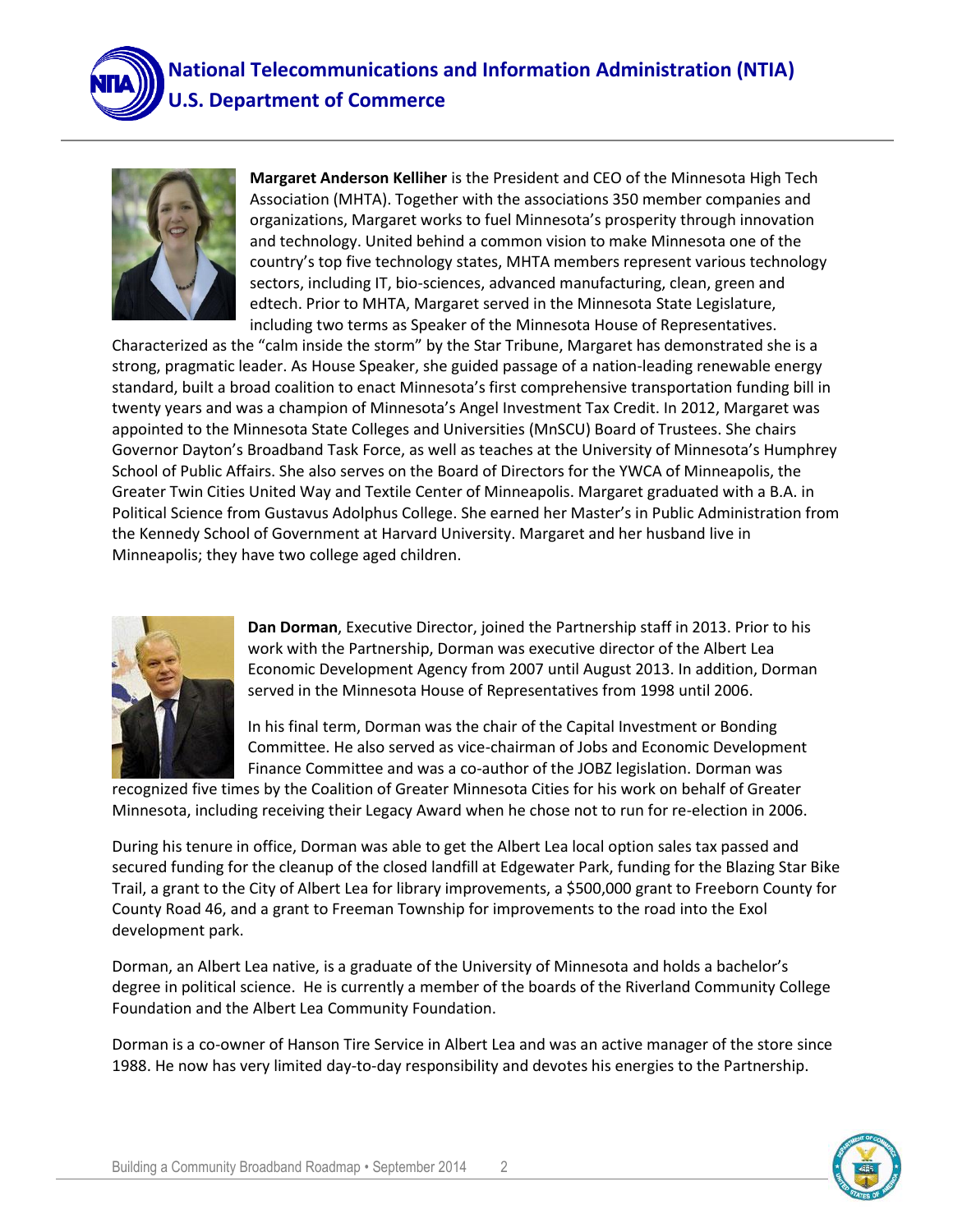

# **National Telecommunications and Information Administration (NTIA) U.S. Department of Commerce**



**Danna MacKenzie** joined the State of Minnesota in January to head up their new Office of Broadband Development, which is housed within the Department Employment and Economic Development. As Executive Director, MacKenzie leads broadband strategy and program development efforts within the state and provides support to both the Governor's Subcabinet on Broadband and the state's Broadband Task Force. MacKenzie currently oversees the execution of the state's new \$20M Border-to-border Broadband Infrastructure Incentive fund that was passed during the 2014 legislative cycle.

Prior to joining the Office, MacKenzie served as technology director for Cook County, Minnesota for 17 years, where one of the roles she held was that of administrator for the Cook County Broadband Commission, which was instrumental in bringing fiber to the home to the whole of the rural community. During these years she also served as a member of the Blandin Foundation Broadband Strategy Board focusing on connectivity and broadband use throughout the rural parts of the state.

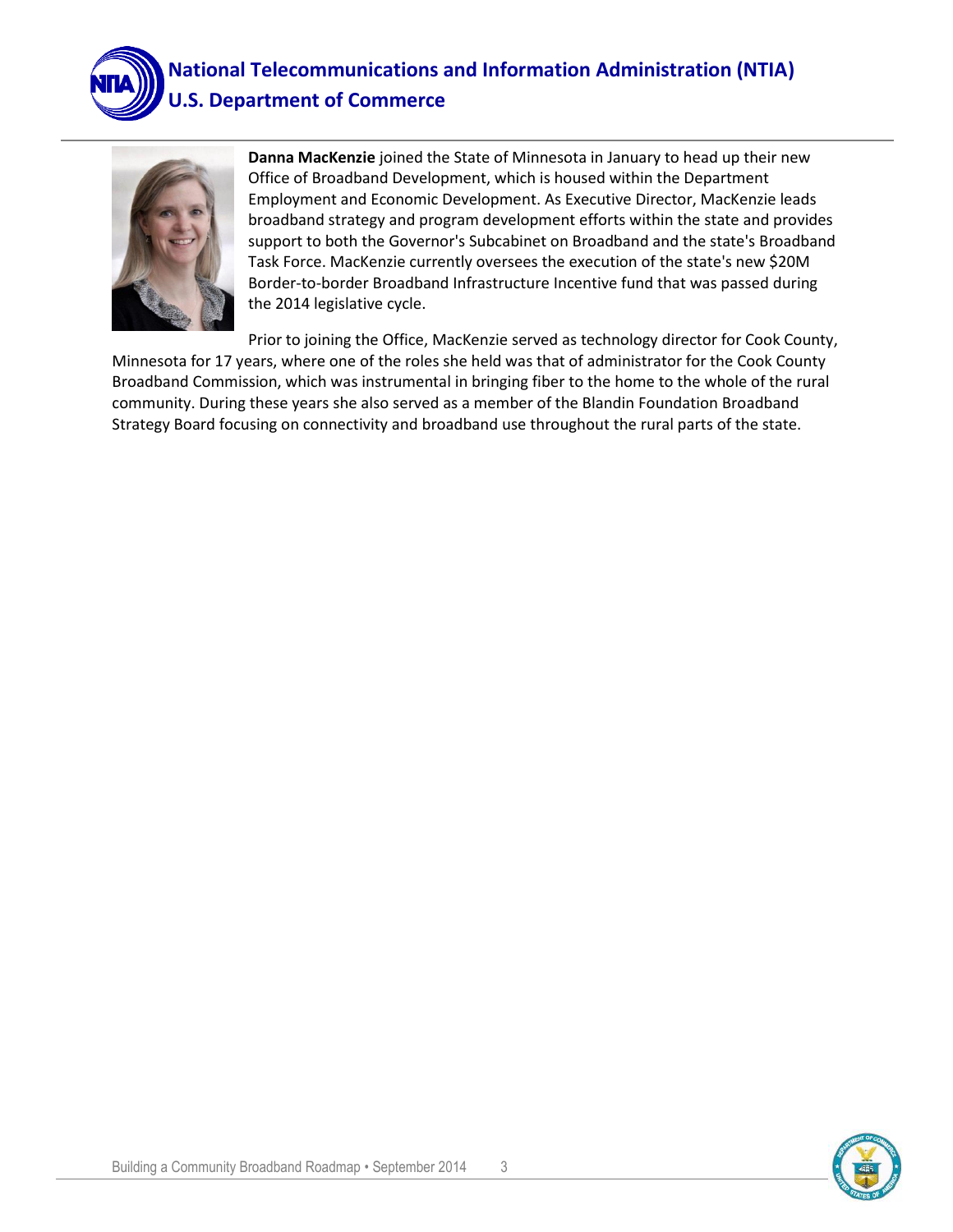## **Building a Community Broadband Roadmap Ingredients for Successful Projects: 11:15 - 12:30 p.m.**

**Workshop Speakers Elwood Downing, Merit Network, Inc. Seth Arndorfer, Dakota Carrier Network Rick Mervine, Alderman Maria Alvarez-Stroud, University of Wisconsin Extension**



**Elwood Downing** is the Vice President of Membership Outreach and Engagement for Merit Network, Inc., Michigan's high-speed research and education network. Since joining Merit in 1995, he has provided strategic leadership, technical consulting, and service engagement to Merit's 250 and growing member organizations, which include public universities, private colleges, community colleges, K12 organizations, research organizations, government, health care, and nonprofit organizations.

**Elwood Downing** Mr. Downing currently oversees Merit's Member Relations, Sales, Marketing, Product and Software Development, and Professional Learning departments, ensuring that Merit's membership receive superior service through technology, outreach, and educational initiatives. Along with his staff, he assists current and potential members in the educational and research sector with network strategy and service implementation. Mr. Downing is Merit's liaison to the Merit Advisory Council, serves on the Merit/Internet2 Collaboration Team, and a member of the Internet2 K20 Advisory Committee. He has project managed and provided leadership with fiber-optic builds as well; most recent geographical fiber projects included Alpena, Hillsdale, and Iron Mountain. His team is leading the communication and outreach of the ARRA NTIA/BTOP funded REACH-3MC project, which consist of over 2,250 miles of fiberoptic network infrastructure in 52 counties in Michigan's Upper and Lower Peninsula.

Mr. Downing joined Merit Network in 1995, as a Computer Systems Consultant on the Merit/CoNDUIT project team where he provided Internet connectivity training for the project's small business partners and served on the small business advisory board. He came to Merit from the business industry, with over 15 years of IT management and customer relations experience. He holds a B.A. in Business Administration with a specialization in Business Information Systems from Eastern Michigan University.



**Seth Arndorfer** was named as DCN's new CEO after the retirement of Evan Hass in August 2013. DCN and its 15 independent telephone Owner companies operate a 40,000 mile fiber optic infrastructure that provides service to virtually every community in North Dakota.

Mr. Arndorfer has been working in North Dakota's telecommunications industry over the past 17 years. His career in telecommunications began at one of DCN's Owner companies, Consolidated Telcom in Dickinson, ND in 1997. In 2002, Mr. Arndorfer

joined DCN, where he has served various roles such as business and product development, marketing, sales, and management.

Mr. Arndorfer holds a bachelor's degree in Business from Dickinson State University, and an Executive MBA from the University of Mary. Seth lives in Bismarck, ND with his wife Ali and their two boys.

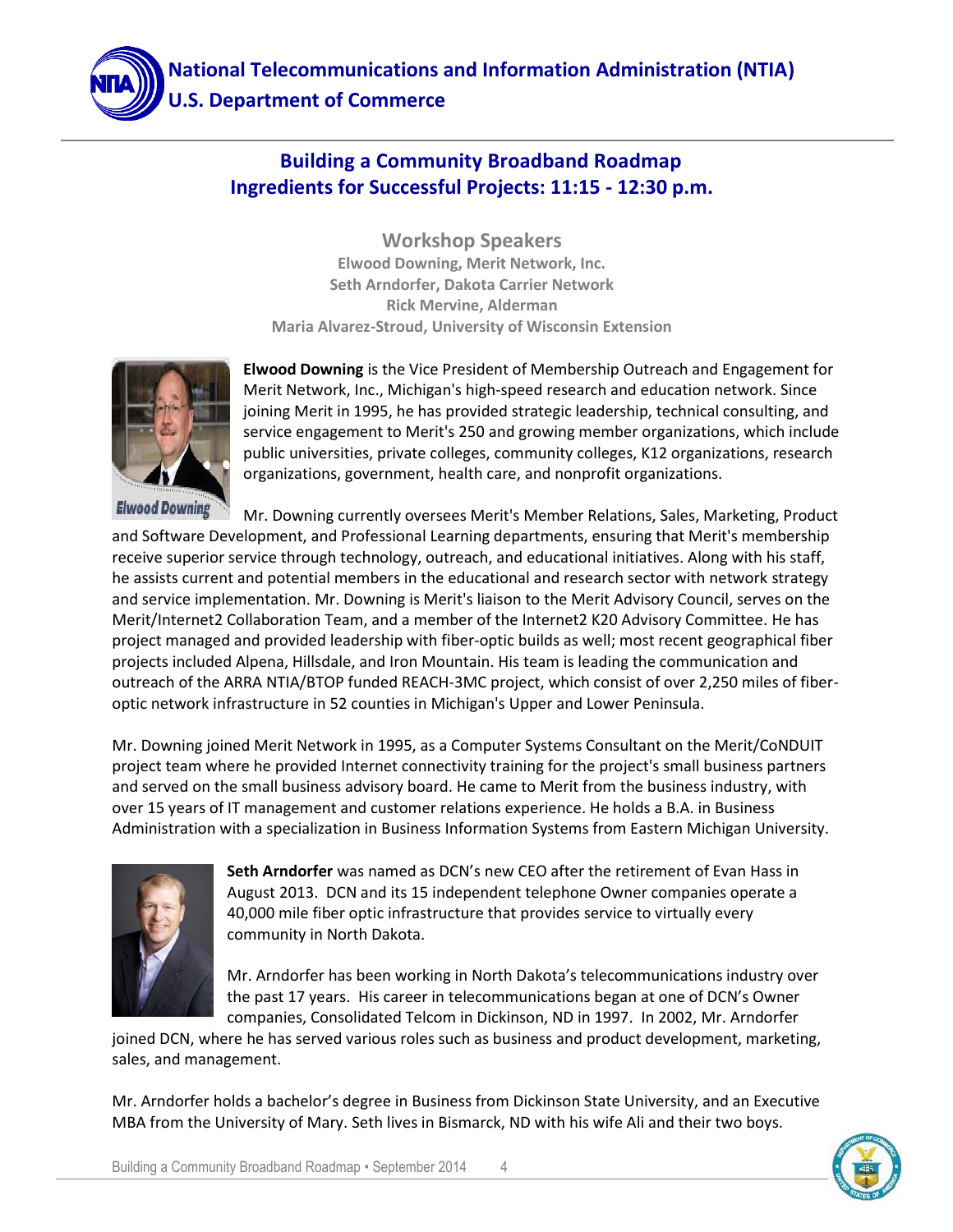



**Rick Mervine** has a career spanning 33 years in a broad ranging management consulting and community service and has maintained focus on strategic thought/action. After a successful early career in advertising and marketing representing Fortune 500 firms, Rick ventured on his own to bring strategic planning to smaller companies, governmental or not-for-profit organizations and, in the process, helping to fix those that were broken. It has also led to client companies being listed on the INC 500 List of Fastest Growing Companies as a direct result of this

work.

More recently in 2008, involvement in his local community for the last 23+ years as a volunteer and project leader led to a seat on the City Council as an Alderman for the 8th Ward in Aurora, Illinois. This has led to his participation in its economic development planning and financial oversight.

In 2011, this work led to an active involvement as a volunteer and board member helping to develop a not-for-profit organization, OnLight Aurora, to make the City of Aurora fiber optic network available to community anchor institutions that contribute to the advancement of the city and help foster economic development. His writing of the original strategic plan has evolved into delivery of last mile services to education, healthcare, social service agencies, arts & entertainment and business for an economic development advantage. Rick and his wife Phyllis have grown children and reside in Aurora, Illinois.



**Maria Alvarez Stroud** is the Director of the University of Wisconsin- Extensions' Broadband & E- Commerce Education Center. From 2010-2013 she successfully led the NTIA federally-funded endeavors of UWEX, a \$45 million dollar effort bringing additional fiber to Wisconsin for community anchor institutions along with a community education and outreach effort to encourage broadband adoption.

She is a seasoned executive with more than 25 years of experience in creating new service streams and seeking out new ways of reaching underserved audiences.

Maria has done this work in a variety of settings, from the non-profit sector to public broadcasting and higher education. She is experienced in change management, strategic partnership advancement and fund development, having created numerous tools recognized nationally.

Throughout the course of her career Maria has successfully started her own business, been a management consultant for both for-profit and non-profit enterprises, instituted community engagement as a new core service of Wisconsin Public Television, was the founder and CEO of the National Center for Media Engagement, an entity of the Corporation for Public Broadcasting, and is now assisting UW-Extension with instituting broadband as a core community infrastructure throughout Wisconsin. She holds a BS in Psychology and Communications and a Masters in Public Policy and Administration from University of Wisconsin- Madison.

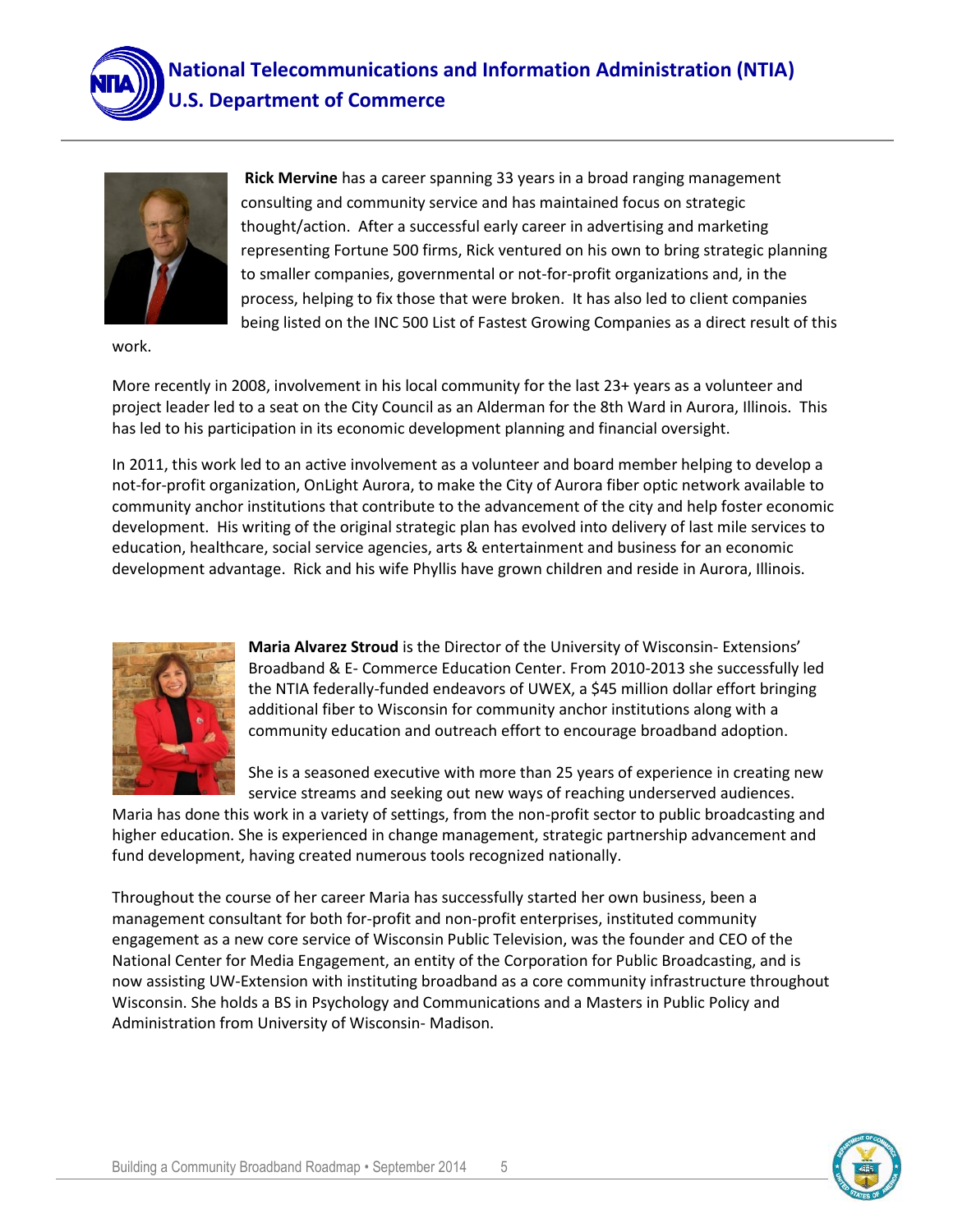

#### **Deep Dive into Business Models The Upper Midwest Region as a Laboratory: 1:45 – 3:00 p.m.**

**Workshop Speakers Greg Flanagan, Enventis Gary Shelton, Scott County Administrator Essam El-Beik, Illinois Century Network, Department of Central Management Services Kevin Beyer, Farmers Mutual Telephone Company and Federated Telephone Cooperative** 



**Greg Flanagan** is a communications industry veteran with more than 25 years of experience in product development, business development and technology sales. Greg has been with Enventis for 14 years. Prior to joining Enventis, Greg held various project and account management positions over a 13 year period with Electronic Data Systems as well as a design engineering position for several years with General Dynamics. Greg holds a Bachelor of Science Degree in Engineering from the University of Minnesota and is a graduate of the University of Minnesota Carlson School of Business, Minnesota Executive Program.



**Gary Shelton** received a degree in Business Administration in 1976. He began employment with Scott County on July 11, 1978. Greg has served Scott County in a number of very different and varied positions which have included Deputy County Administrator, Information Technology Manager, and Jail Administrator. He was appointed as the County Administrator in 2009 and continues in that capacity today. Outside of Scott County, Greg's activities have included participating as a member of the Board of Directors for Abbott Northwestern Hospitals Foundation for Living, the Sexual Violence Center and Southern Valley Alliance for Battered Women and also the formation of a start-up in 2000 of a small technology business that

today employs about 50 people and operates in several states.



**Essam El-Beik** is a consultant with Illinois Century Network (ICN) helping manage broadband sales to the service provider community. Essam is also helping develop strategies for ICN network expansion throughout Illinois particularly for community anchor institutions. Prior to Illinois Century Network Essam worked at Zayo Group for three years responsible for broadband stimulus applications, where Zayo was awarded \$45M from federal stimulus funds for broadband in Indiana, Minnesota and Ohio. Prior to Zayo Essam spent 18 years working for Nortel Networks in wireline and wireless technologies in England, France and the US. Essam holds a Bachelors in Electrical Engineering and a Masters in Computer Science from Imperial College, London, and holds 2 patents in the field of wireless network technology.

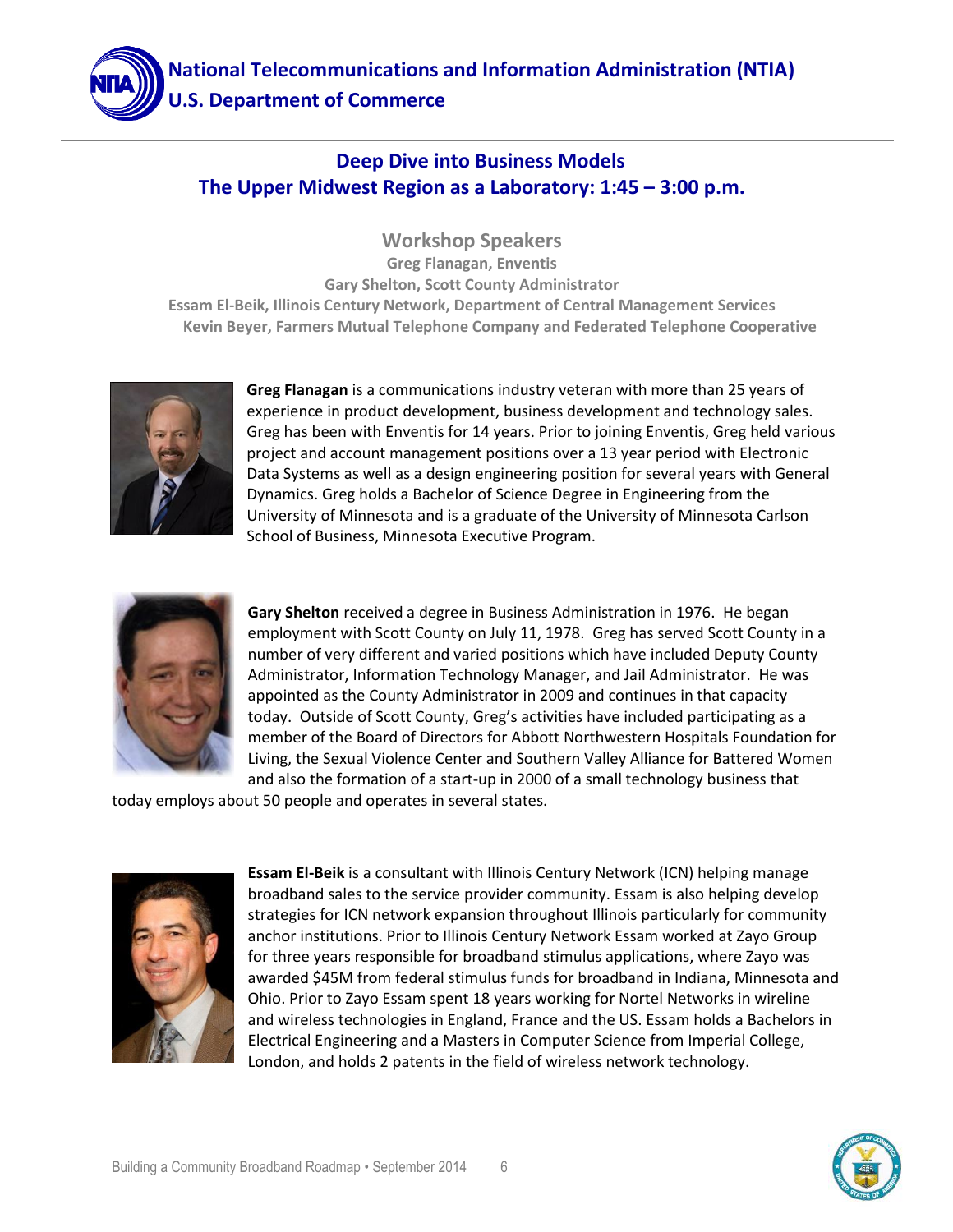

## **National Telecommunications and Information Administration (NTIA) U.S. Department of Commerce**



**Kevin Beyer** started his career in Telecom after receiving his BA in Accounting from Gustavus Adolphus College when he took the position of Staff Accountant at Blue Earth Valley Telephone. Today, Kevin is the General Manager of Federated Telephone Cooperative, headquartered in Chokio, Minnesota and the General Manager of Farmers Mutual Telephone Company, headquartered in Bellingham, Minnesota. Combined, the two Cooperatives serve 1,800 square miles in West Central Minnesota and provide its customers with the latest telecommunications services on an all fiber network.

In addition to Mr. Beyer's management duties, he also serves the industry as a Board member of Pinnacle Publishing; a Board member of SourceOne Solutions; a Board member of Stellar Association; the current Chairman of the NECA Average Schedule Task Group Committee; and a Trustee for the NTCA R&S program. Beyer also served as a past Board member of Minnesota Telecom Alliance and a past member of the Blandin Foundation's Broadband Initiative Strategy Board.

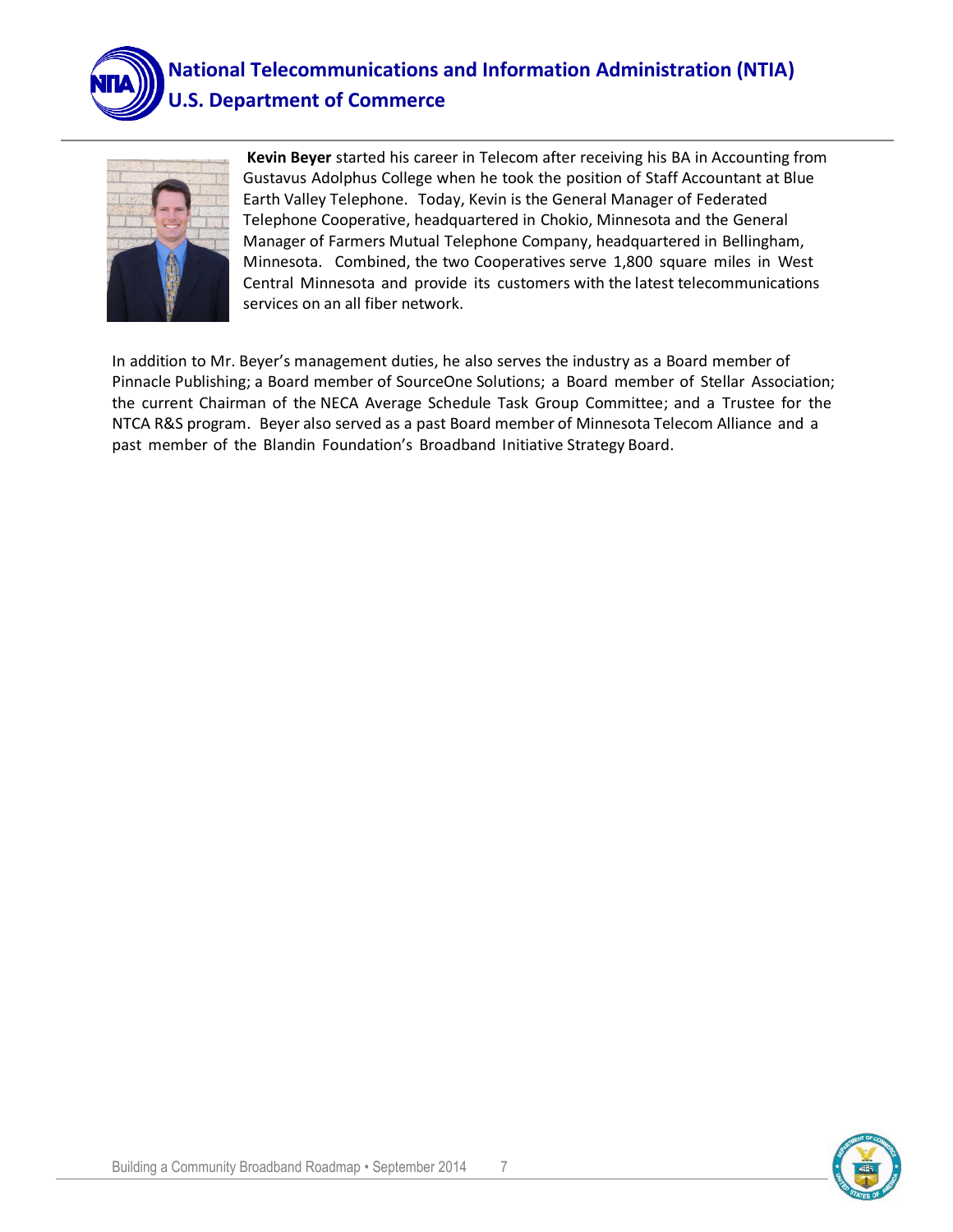

### **Tapping into Funding Streams Federal and Private Funding Options for Broadband Deployment and Adoption Projects: 3:15 – 4:55 p.m.**

**Workshop Speakers**

**Carol Mattey, Wireline Competition Bureau, Federal Communications Commission Keith Adams, U.S. Department of Agriculture, Rural Utilities Service Derrell Turner, Federal Highway Administration Bernadine Joselyn, C.K. Blandin Foundation Paul Weirtz, AT&T Minnesota Patrick Haggerty, CenturyLink**



**Carol Mattey** has served as Deputy Bureau Chief of the FCC's Wireline Competition Bureau since March 2010, overseeing the Bureau's work on the landmark Connect America Fund and related implementation of universal service reforms. She previously served as a Senior Policy Advisor on the FCC's National Broadband Plan. She has nearly 30 years of experience developing telecommunications public policy and advising private sector clients on the intersection of business and regulation. Ms. Mattey was a director at Deloitte & Touche LLP from 2005-2009,

providing consulting services to telecommunications and media companies, and private equity firms. Previously, she served in several management positions at the FCC, including a prior tour as Deputy Bureau Chief of the Wireline Competition Bureau from 2000-2005, and worked at the National Telecommunications and Information Administration from 1989 to 1994, advising the Administration on communications policy and privacy issues.



**Keith Adams**, Assistant Administrator for the Telecommunications Program, Rural Utilities Service (RUS), U.S. Department of Agriculture. Mr. Adams leads the administration of RUS's telecommunications and broadband loan and grant programs and oversees its approximately \$5 billion loan portfolio. Since 2006, Mr. Adams served as Division Chief in United States Agency for International Development's (USAID) Office of Food for Peace providing leadership for the

government's largest resource for food aid and food security assistance, and working with private volunteer and International organizations, as well as other government agencies to meet its mission. Mr. Adams' tenure at USDA began in 2001 as a marketing specialist with the Foreign Agricultural Service (FAS). He has also served in various positions with the U.S. Small Business Administration and the U.S. Postal Service. Mr. Adams holds a Bachelor of Science degree from Shepherd University, where he majored in marketing and a Master of Science degree from the University of Maryland.

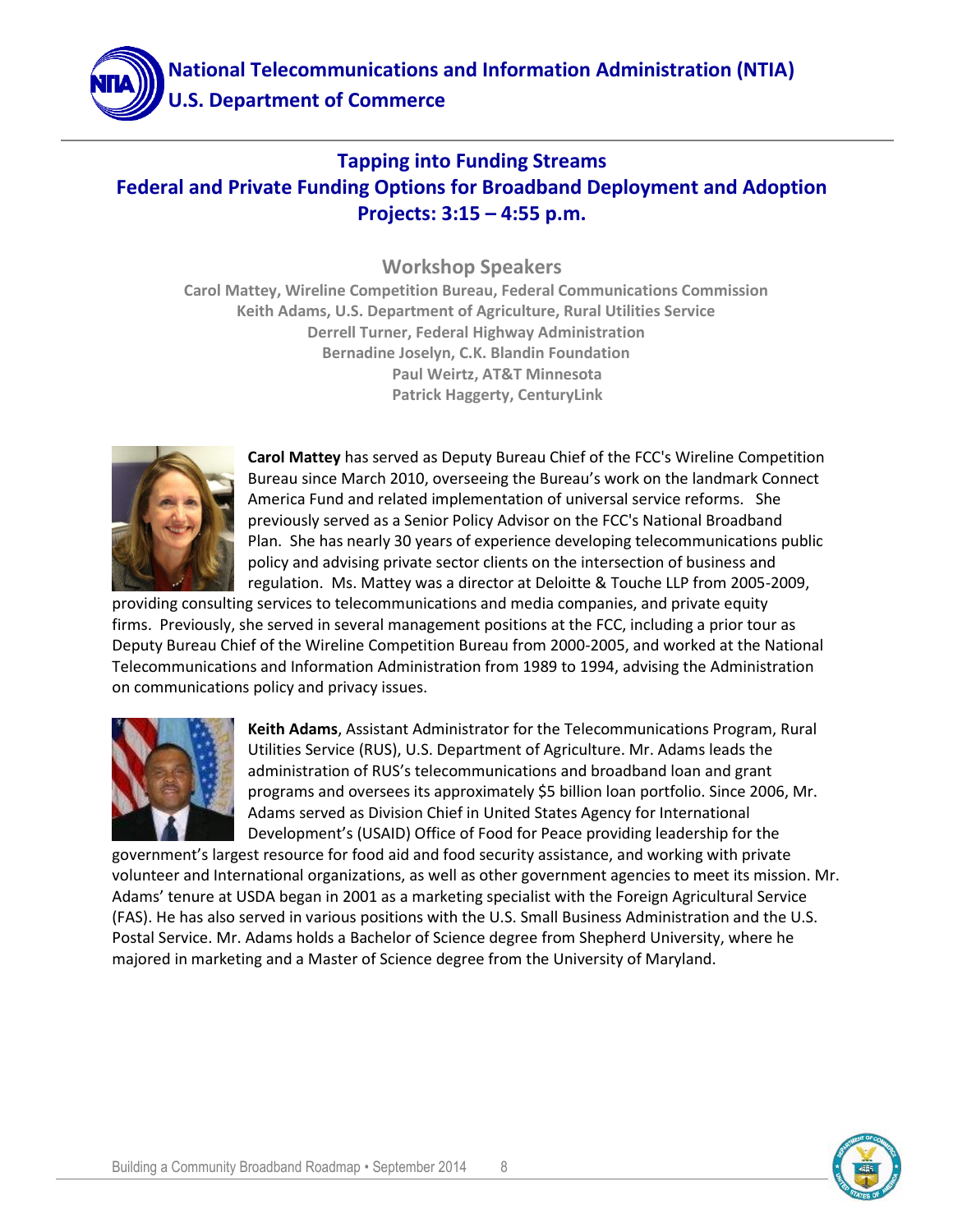



**Derrell Turner** is the Division Administrator for the Federal Highway Administration for Minnesota. Since 2009, Derrell has served as the Minnesota Division Administrator where he oversees the strategic management and delivery of the \$650 million Federal-aid program. He has championed numerous innovations and fostered creative solutions in Minnesota, including the promotion of Disadvantaged Business Enterprise Program initiatives, and the deployment of innovations and technologies to accelerate critical transportation projects such as the Trunk Highway 610 Extension. Prior to this assignment, Derrell served for 7 years as the

Arkansas Assistant Division Administrator where he was instrumental in developing coalitions with Federal, State, and local agencies to resolve complex transportation issues. Derrell has also held other key positions in the South Carolina Division and the former Office of Environment and Planning. He began his career with the Federal Highway Administration in 1985 as a Highway Engineer Trainee.



**Bernadine Joselyn** has served as Director of Blandin Foundation's Public Policy & Engagement Program since 2001. Beginning in 2003, she led the foundation's broadband programming, including the Minnesota Intelligent Rural Communities (MIRC) project, a multi-sector, comprehensive approach to rural Minnesota broadband adoption. The \$6.6 million project, funded in part by federal stimulus dollars, was designed to reach each of Minnesota's 80 rural counties through education, training, technical assistance, and by removing barriers to broadband adoption. Through this work, 56,664 new households subscribed to broadband (2

percent above statistically anticipated growth); 60 new public access computer sites were opened; 9,000 Minnesotans participated in at least 16 hours of broadband training or education; 2,067 refitted and licensed computers were distributed to first-time computer owners; and more than 250,000 Minnesotans were reached through broadband outreach and awareness efforts. The project concluded in February 2013. Since then, Blandin Foundation trustees have committed an additional \$3 million to further the work on broadband adoption in rural Minnesota.

A Minnesota native, Bernadine has a Master's degree in international affairs and a certificate in Advanced Soviet Studies from Columbia University. She received her undergraduate degree from the University of Minnesota and a Master's degree in public policy from the University's Hubert H. Humphrey Institute. Bernadine served for seven years as a diplomat with the United States Department of State, including assignments in New Delhi and Moscow. She spent the better part of a decade living and working in Russia, including as Director of the Moscow office of the Eurasia Foundation, and Director of the Moscow office of the International Research and Exchanges Board.

Bernadine can be reached at 218-327-8728 and [brjoselyn@blandinfoundation.org.](mailto:brjoselyn@blandinfoundation.org)